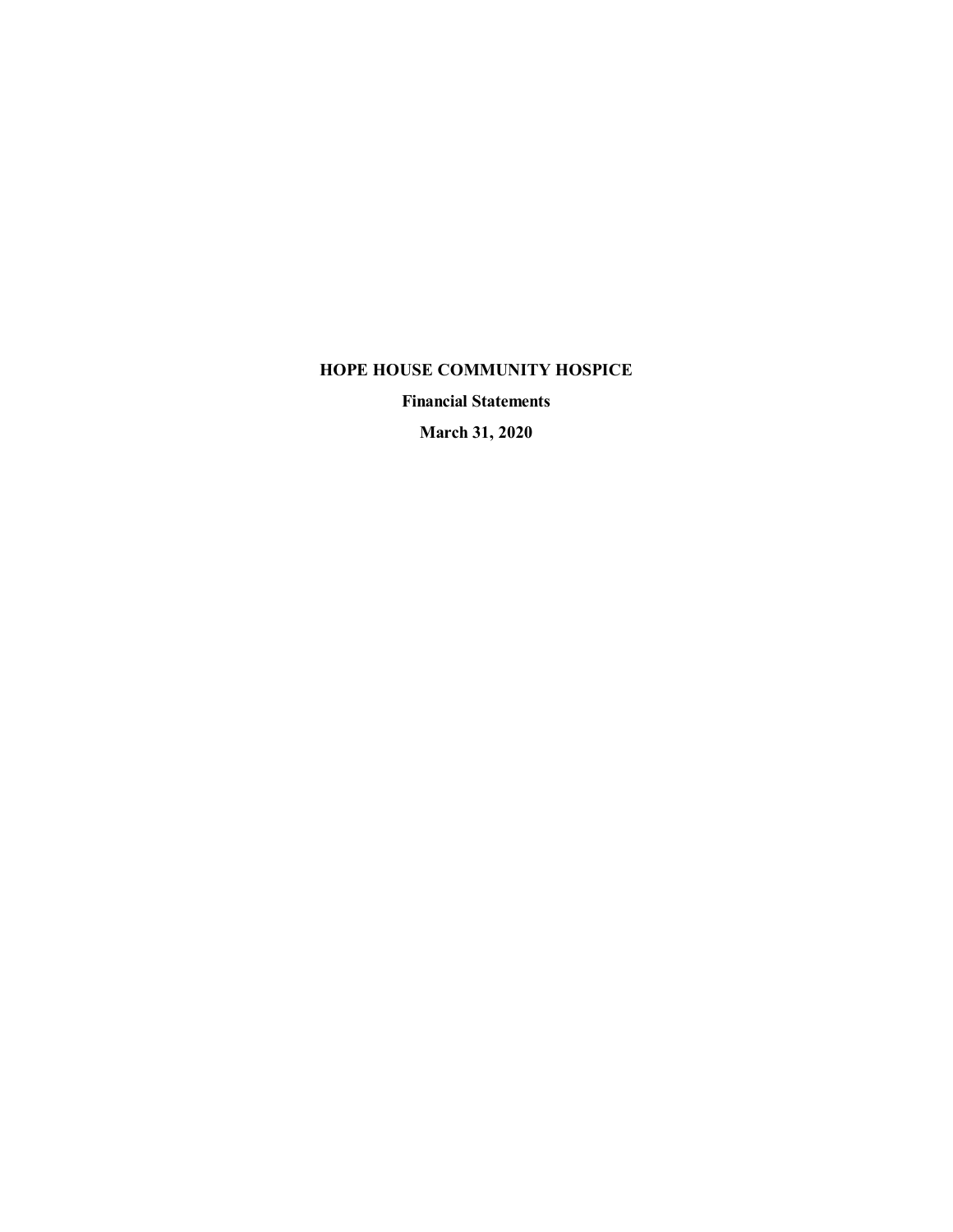# **HOPE HOUSE COMMUNITY HOSPICE Index to Financial Statements Year Ended March 31, 2020**

|                                                   | Page     |
|---------------------------------------------------|----------|
| <b>INDEPENDENT AUDITOR'S REPORT</b>               | $1 - 2$  |
| <b>FINANCIAL STATEMENTS</b>                       |          |
| <b>Statement of Financial Position</b>            | 3        |
| Statement of Operations and Changes in Net Assets | 4        |
| Statement of Cash Flows                           |          |
| Notes to Financial Statements                     | $6 - 10$ |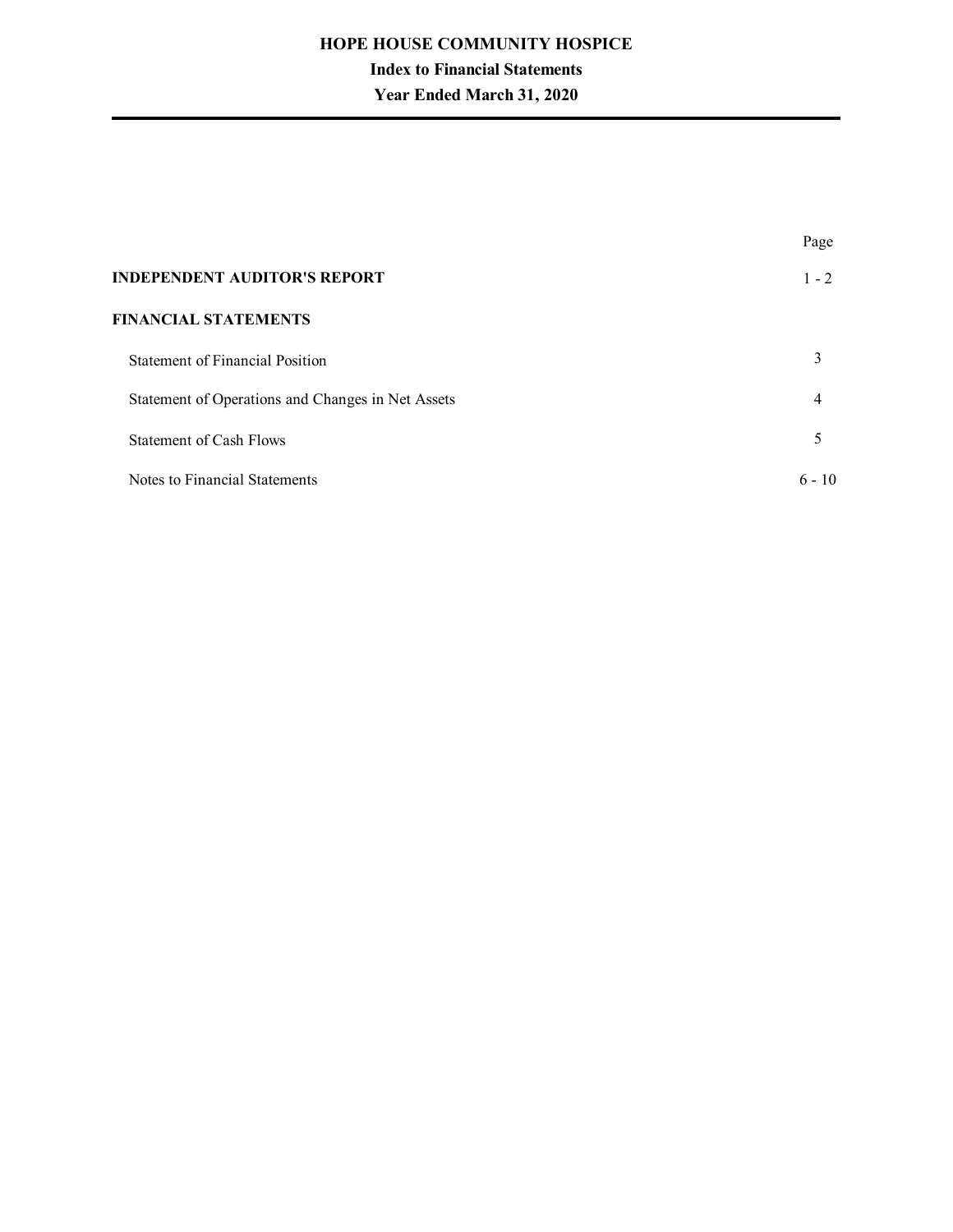Professional Corporation, CPAs Tax | Audit | Advisory

## **INDEPENDENT AUDITOR'S REPORT**

To the Members of Hope House Community Hospice

### *Qualified Opinion*

We have audited the financial statements of Hope House Community Hospice (the "Organization"), which comprise the statement of financial position as at March 31, 2020, and the statements of operations and changes in net assets and cash flows for the year then ended, and notes to the financial statements, including a summary of significant accounting policies.

In our opinion, except for the possible effects of the matter described in the *Basis for Qualified Opinion* section of our report, the accompanying financial statements present fairly, in all material respects, the financial position of the Organization as at March 31, 2020, and the results of its operations and its cash flows for the year then ended in accordance with Canadian accounting standards for not-for-profit organizations.

### *Basis for Qualified Opinion*

In common with many charitable organizations, the Organization derives revenue from donations and fundraising activities, the completeness of which is not susceptible to satisfactory audit verification. Accordingly, verification of these revenues was limited to the amounts recorded in the records of the Organization. Therefore, we were not able to determine whether any adjustments might be necessary to the Organization's revenues, excess (deficiency) of revenues over expenses, and cash flows for the year ended March 31, 2020, or assets and net assets as at March 31, 2020 and April 1, 2019.

We conducted our audit in accordance with Canadian generally accepted auditing standards. Our responsibilities under those standards are further described in the *Auditor's Responsibilities for the Audit of the Financial Statements* section of our report. We are independent of the Organization in accordance with the ethical requirements that are relevant to our audit of the financial statements in Canada, and we have fulfilled our other ethical responsibilities in accordance with those requirements. We believe that the audit evidence we have obtained is sufficient and appropriate to provide a basis for our qualified audit opinion.

#### *Other Matter*

The financial statements for the year ended March 31, 2019 were audited by another auditor who expressed a modified opinion on those financial statements, for the reason noted under the *Basis for Qualified Opinion* section, on July 22, 2019.

#### *Responsibilities of Management and Those Charged with Governance for the Financial Statements*

Management is responsible for the preparation and fair presentation of the financial statements in accordance with Canadian accounting standards for not-for-profit organizations, and for such internal control as management determines is necessary to enable the preparation of financial statements that are free from material misstatement, whether due to fraud or error.

*(continues)*

1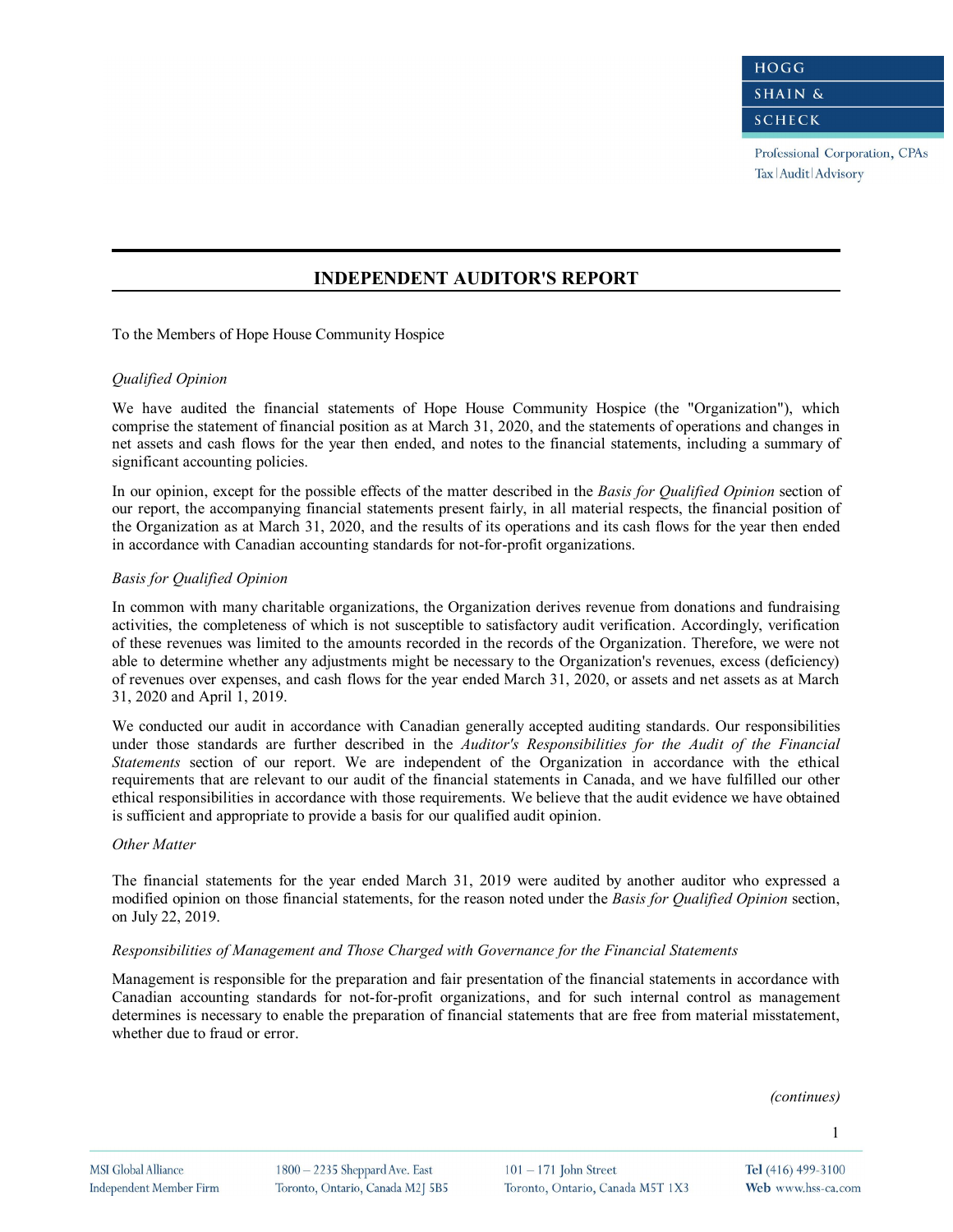Independent Auditor's Report to the Members of Hope House Community Hospice *(continued)*

In preparing the financial statements, management is responsible for assessing the Organization's ability to continue as a going concern, disclosing, as applicable, matters relating to going concern and using the going concern basis of accounting unless management either intends to liquidate the Organization or to cease operations, or has no realistic alternative but to do so.

Those charged with governance are responsible for overseeing the Organization's financial reporting process.

#### *Auditor's Responsibilities for the Audit of the Financial Statements*

Our objectives are to obtain reasonable assurance about whether the financial statements as a whole are free from material misstatement, whether due to fraud or error, and to issue an auditor's report that includes our opinion. Reasonable assurance is a high level of assurance, but is not a guarantee that an audit conducted in accordance with Canadian generally accepted auditing standards will always detect a material misstatement when it exists. Misstatements can arise from fraud or error and are considered material if, individually or in the aggregate, they could reasonably be expected to influence the economic decisions of users taken on the basis of these financial statements. As part of an audit in accordance with Canadian generally accepted auditing standards, we exercise professional judgment and maintain professional skepticism throughout the audit. We also:

- <sup>l</sup> Identify and assess the risks of material misstatement of the financial statements, whether due to fraud or error, design and perform audit procedures responsive to those risks, and obtain audit evidence that is sufficient and appropriate to provide a basis for our opinion. The risk of not detecting a material misstatement resulting from fraud is higher than for one resulting from error, as fraud may involve collusion, forgery, intentional omissions, misrepresentations, or the override of internal control.
- Obtain an understanding of internal control relevant to the audit in order to design audit procedures that are appropriate in the circumstances, but not for the purpose of expressing an opinion on the effectiveness of the entity's internal control.
- <sup>l</sup> Evaluate the appropriateness of accounting policies used and the reasonableness of accounting estimates and related disclosures made by management.
- Conclude on the appropriateness of management's use of the going concern basis of accounting and, based on the audit evidence obtained, whether a material uncertainty exists related to events or conditions that may cast significant doubt on the entity's ability to continue as a going concern. If we conclude that a material uncertainty exists, we are required to draw attention in our auditor's report to the related disclosures in the financial statements or, if such disclosures are inadequate, to modify our opinion. Our conclusions are based on the audit evidence obtained up to the date of our auditor's report. However, future events or conditions may cause the entity to cease to continue as a going concern.
- Evaluate the overall presentation, structure and content of the financial statements, including the disclosures, and whether the financial statements represent the underlying transactions and events in a manner that achieves fair presentation.

We communicate with those charged with governance regarding, among other matters, the planned scope and timing of the audit and significant audit findings, including any significant deficiencies in internal control that we identify during our audit.

*Hogg, Shain & Scheck PC*

Toronto, Ontario August 27, 2020

Authorized to practise public accounting by the Chartered Professional Accountants of Ontario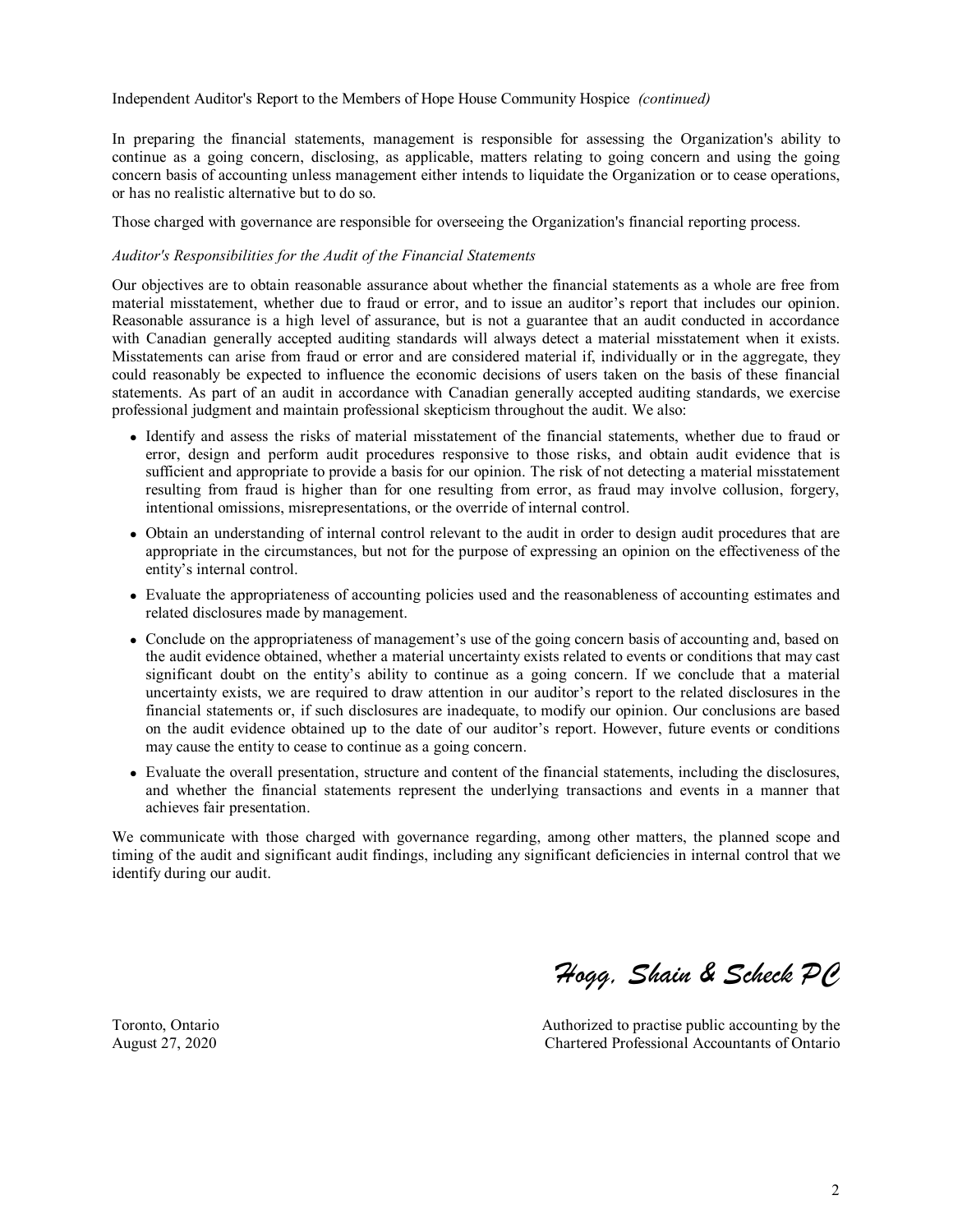## **Statement of Financial Position**

**As at March 31, 2020**

|                                                                                                                                                       |    | 2020                                  |               | 2019                                   |
|-------------------------------------------------------------------------------------------------------------------------------------------------------|----|---------------------------------------|---------------|----------------------------------------|
| <b>ASSETS</b>                                                                                                                                         |    |                                       |               |                                        |
| <b>CURRENT</b><br>Cash (Note 3)<br>Short-term investments (Notes 3 and 4)<br>Accounts receivable<br>Prepaid expenses                                  | \$ | 94,900<br>462,172<br>37,740<br>15,210 | $\mathcal{S}$ | 145,255<br>555,825<br>20,577<br>17,689 |
| <b>PROPERTY AND EQUIPMENT</b> (Note 5)                                                                                                                |    | 610,022<br>38,527                     |               | 739,346<br>49,828                      |
|                                                                                                                                                       | S  | 648,549                               | \$            | 789,174                                |
| <b>LIABILITIES</b>                                                                                                                                    |    |                                       |               |                                        |
| <b>CURRENT</b><br>Accounts payable and accrued liabilities<br>Current portion of capital lease obligation (Note 6)<br>Deferred contributions (Note 7) | \$ | 15,568<br>2,459<br>4,420              | \$            | 17,775<br>2,187<br>4,200               |
|                                                                                                                                                       |    | 22,447                                |               | 24,162                                 |
| <b>CAPITAL LEASE OBLIGATION (Note 6)</b>                                                                                                              |    | 6,378                                 |               | 9,109                                  |
|                                                                                                                                                       |    | 28,825                                |               | 33,271                                 |
| <b>NET ASSETS</b>                                                                                                                                     |    |                                       |               |                                        |
| <b>CONTINGENCY RESERVE</b> (Note 3)                                                                                                                   |    | 250,000                               |               | 250,000                                |
| <b>UNRESTRICTED</b>                                                                                                                                   |    | 369,724                               |               | 505,903                                |
|                                                                                                                                                       |    | 619,724                               |               | 755,903                                |
|                                                                                                                                                       | S  | 648,549                               | \$            | 789,174                                |

**COMMITMENTS** *(Note 8)*

## **APPROVED ON BEHALF OF THE BOARD**

\_\_\_\_\_\_\_\_\_\_\_\_\_\_\_\_\_\_\_\_\_\_\_\_\_\_\_\_\_ *Director* \_\_\_\_\_\_\_\_\_\_\_\_\_\_\_\_\_\_\_\_\_\_\_\_\_\_\_\_\_ *Director*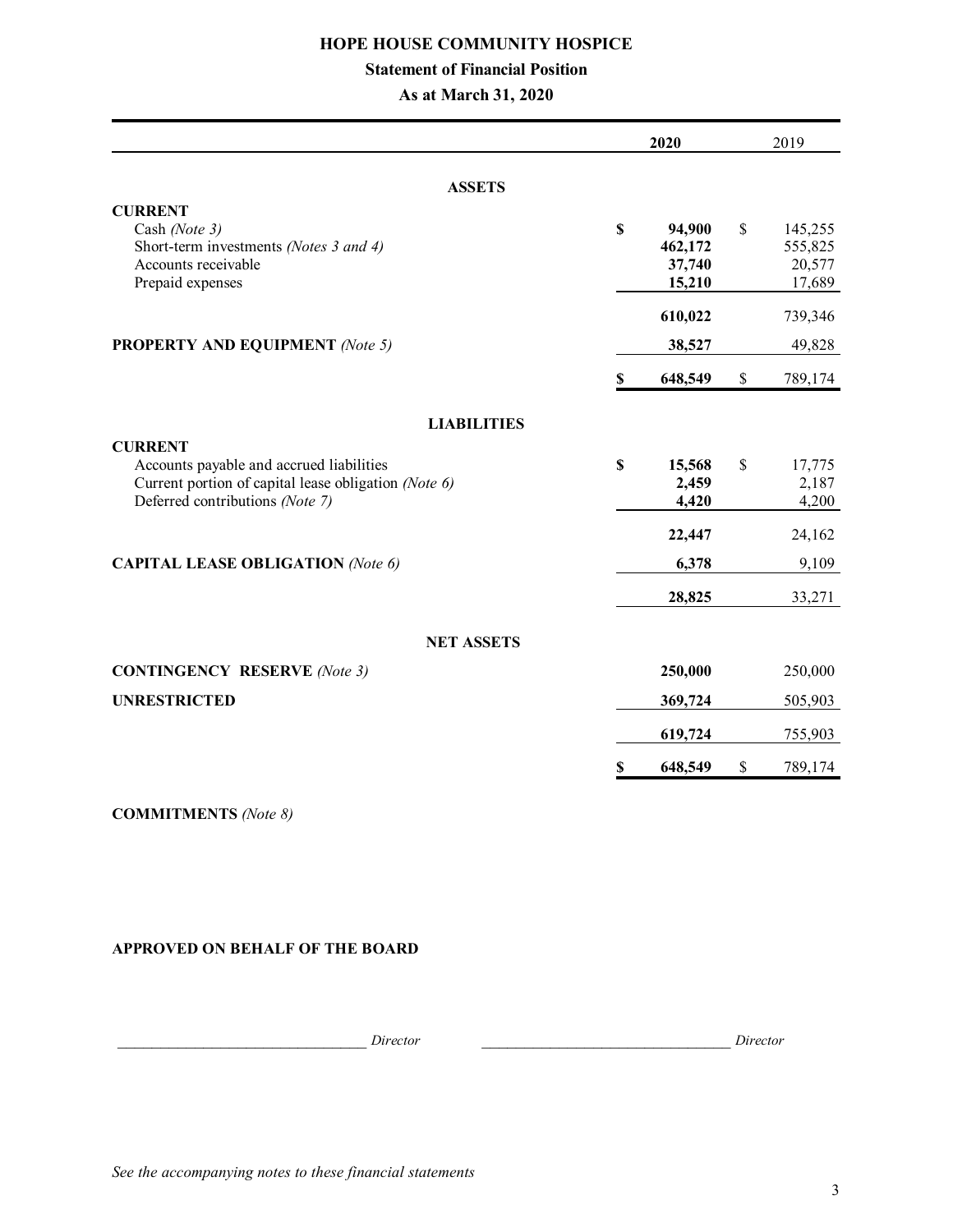## **Statement of Operations and Changes in Net Assets**

**Year Ended March 31, 2020**

|                                                   | 2020          | 2019          |
|---------------------------------------------------|---------------|---------------|
| <b>REVENUES</b>                                   |               |               |
| Government funding (Note 9)                       | \$<br>219,728 | \$<br>209,155 |
| Charity Gaming (Note 10)                          | 49,549        | 47,831        |
| Donations and other fundraising (Note 11)         | 40,327        | 40,074        |
| Investment and other income                       | 9,867         | 6,097         |
| Government assistance                             | 8,547         |               |
| Special events (Note 12)                          |               | 479,513       |
|                                                   | 328,018       | 782,670       |
| <b>EXPENSES</b>                                   |               |               |
| Personnel                                         | 287,037       | 265,556       |
| Rental                                            | 69,300        | 59,819        |
| Administration                                    | 39,269        | 27,809        |
| Program related                                   | 38,803        | 40,425        |
| Amortization of property and equipment            | 17,047        | 16,221        |
| Special events and other fundraising              | 7,487         | 123,558       |
| Promotion and outreach                            | 5,254         | 5,091         |
|                                                   | 464,197       | 538,479       |
| NET EXCESS (DEFICIENCY) OF REVENUES OVER EXPENSES | (136, 179)    | 244,191       |
| <b>NET ASSETS - BEGINNING OF YEAR</b>             | 755,903       | 511,712       |
| <b>NET ASSETS - END OF YEAR</b>                   | \$<br>619,724 | \$<br>755,903 |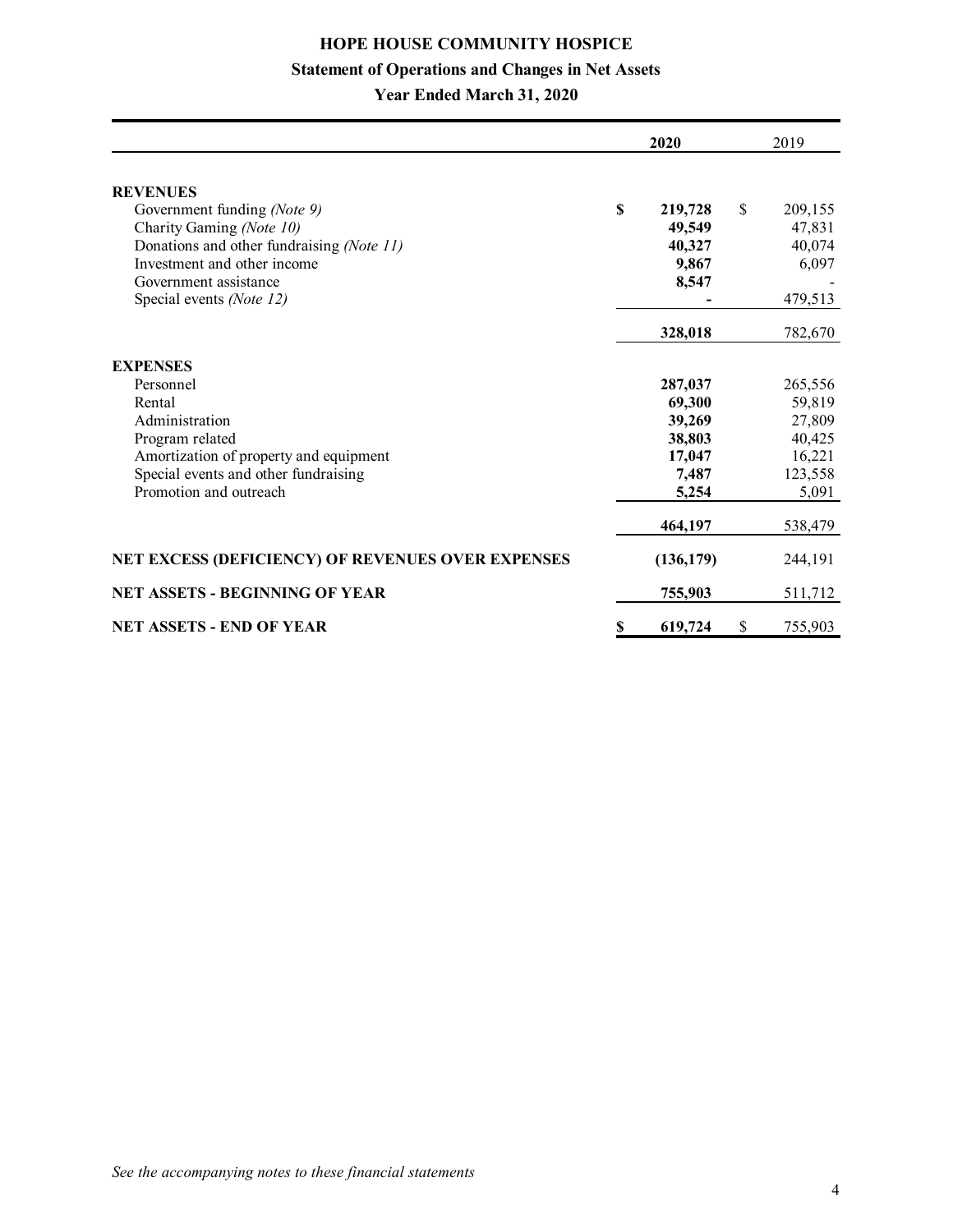## **Statement of Cash Flows**

**Year Ended March 31, 2020**

|                                                                                                                             | 2020                          |              | 2019                      |
|-----------------------------------------------------------------------------------------------------------------------------|-------------------------------|--------------|---------------------------|
| <b>OPERATING ACTIVITIES</b><br>Excess (deficiency) of revenues over expenses                                                | \$<br>(136, 179)              | $\mathbb{S}$ | 244,191                   |
| Item not affecting cash:<br>Amortization of property and equipment                                                          | 17,047                        |              | 16,221                    |
|                                                                                                                             | (119, 132)                    |              | 260,412                   |
| Changes in non-cash working capital:<br>Accounts receivable<br>Prepaid expenses<br>Accounts payable and accrued liabilities | (17, 163)<br>2,479<br>(2,207) |              | (5,289)<br>(2,934)<br>823 |
| Deferred contributions                                                                                                      | 220                           |              | (29, 500)                 |
|                                                                                                                             | (16, 671)                     |              | (36,900)                  |
| Cash flows from (used by) operating activities                                                                              | (135, 803)                    |              | 223,512                   |
| <b>INVESTING ACTIVITIES</b><br>Change in short-term investments (net)<br>Purchases of property and equipment                | 93,653<br>(5,746)             |              | (305, 606)<br>(3,206)     |
| Cash flows from (used by) investing activities                                                                              | 87,907                        |              | (308, 812)                |
| <b>FINANCING ACTIVITY</b><br>Repayment of capital lease obligation                                                          | (2, 459)                      |              | (2,139)                   |
| <b>NET DECREASE IN CASH</b>                                                                                                 | (50, 355)                     |              | (87, 439)                 |
| <b>CASH - BEGINNING OF YEAR</b>                                                                                             | 145,255                       |              | 232,694                   |
| <b>CASH - END OF YEAR</b>                                                                                                   | \$<br>94,900                  | \$           | 145,255                   |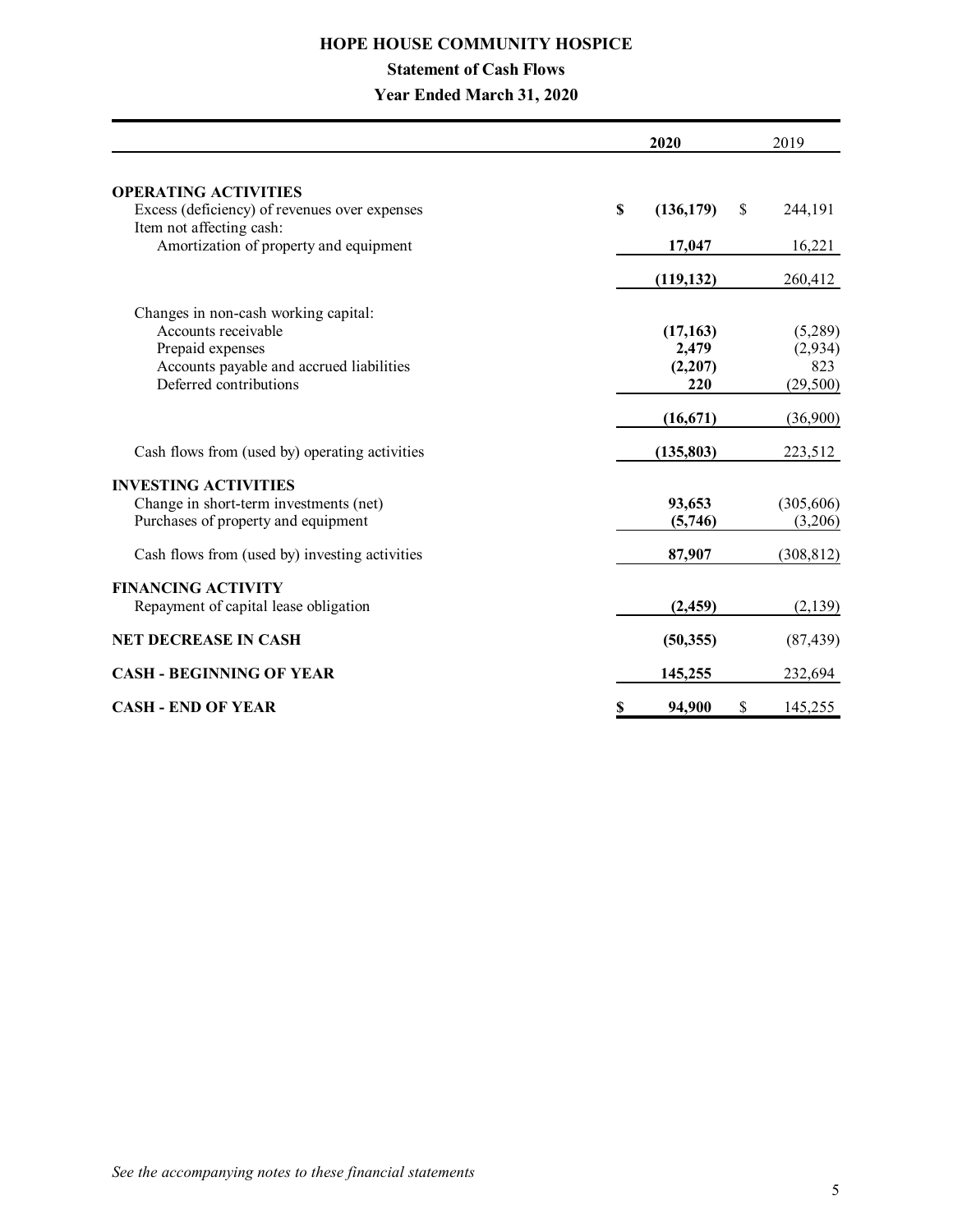**Year Ended March 31, 2020**

## **1. NATURE AND PURPOSE OF THE ORGANIZATION**

In June 2017, the Board of Directors approved changing the name of the Organization to Hope House Community Hospice (the "Organization") and changed the letters of patent accordingly (formerly known as Hospice King-Aurora). The Organization was incorporated on May 20, 1983 without share capital under the laws of Ontario. The Organization is exempt from income tax in Canada as a registered charitable organization under the Income Tax Act (Canada).

The Organization is a volunteer-based organization that provides specialized support to those living with life threatening illnesses, the people who care for them, and those who are bereaved. The Organization serves the communities of south Aurora, King Township and Richmond Hill.

### **2. SUMMARY OF SIGNIFICANT ACCOUNTING POLICIES**

These financial statements are the representation of management and have been prepared in accordance with Canadian accounting standards for not-for-profit organizations ("ASNPO") in Part III of the CPA Canada Handbook and include the following significant accounting policies.

#### Revenue recognition

The Organization follows the deferral method of accounting for contributions.

Restricted contributions, including government funding and other contributions, are recognized as revenue in the year in which the related expenses are incurred. Unrestricted contributions are recognized as revenue when received or receivable if the amount to be received can be reasonably estimated and collection is reasonably assured.

Investment and other income is recognized as revenue when earned.

#### Contributed services

Being a volunteer-based organization, volunteers assist in delivery of its programs and administrative functions. Because of the difficulty of determining the fair value of these services, they are not recognized in the financial statements.

#### Financial instruments

The Organization's financial instruments consists of cash, short-term investments, accounts receivable, and accounts payable.

All financial instruments are initially measured at fair value, and subsequently, at amortized cost with the exception of short-term investments, which are measured at cost plus accrued interest.

#### Property and equipment

Property and equipment is recorded at cost less accumulated amortization. They are amortized on a straight line basis over their estimated useful lives as follows:

| Equipment and furniture       | 3 years             |
|-------------------------------|---------------------|
| Equipment under capital lease | Over the lease term |
| Leasehold improvements        | Over the lease term |

The Organization regularly reviews its property and equipment to eliminate obsolete items. Amortization commences when the assets are put into use.

*(continues)*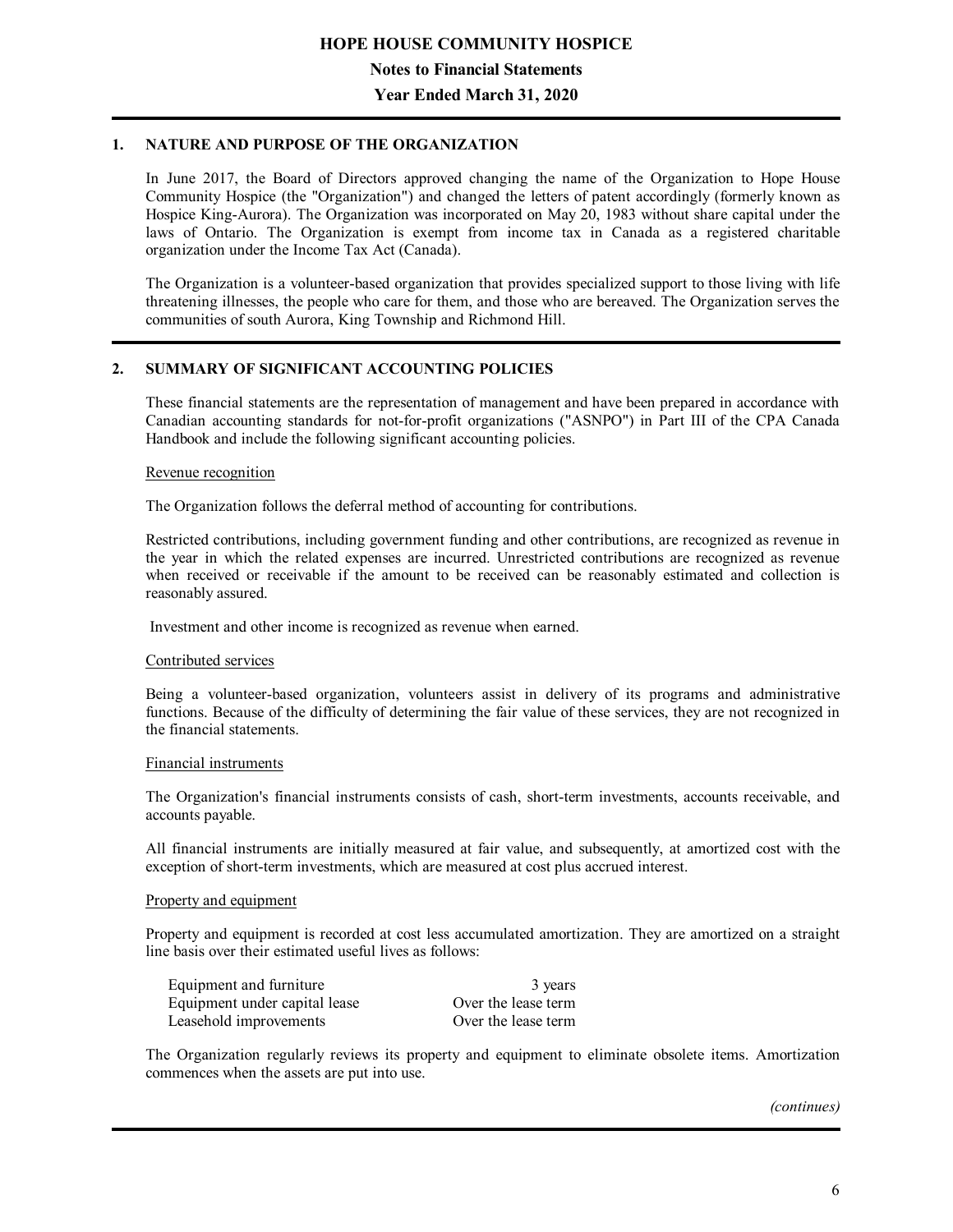#### **Year Ended March 31, 2020**

## **2. SUMMARY OF SIGNIFICANT ACCOUNTING POLICIES** *(continued)*

### Use of estimates

The preparation of financial statements in conformity with ASNPO requires management to make estimates and assumptions that affect the reported amount of assets and liabilities at the date of the financial statements and the reported amounts of revenues and expenses during the year. Such estimates are periodically reviewed and any adjustments necessary are reported in the year in which they become known. Estimates include the useful life of property and equipment. Actual results could differ from these estimates.

### **3. CASH AND SHORT-TERM INVESTMENTS**

A portion of cash and short-term investments is restricted due to external restrictions imposed by funding agencies and reserve funds set aside by the Board of Directors for future contingencies.

|                                              | 2020        | 2019    |
|----------------------------------------------|-------------|---------|
| Deferred contributions                       | \$<br>4.420 | 4.200   |
| Contingency reserve                          | 250,000     | 250,000 |
| Unrestricted cash and short-term investments | 302,652     | 446,880 |
|                                              | 557,072     | 701,080 |

Deferred contributions - Restrictions require cash to be used for the purposes specified by the contributor that are unspent at the end of the fiscal year.

Contingency reserve - The Board of Directors established a contingency reserve in the amount of \$250,000 to be used in the event of unforeseen expenses and/or reductions of funding.

#### **4. SHORT-TERM INVESTMENTS**

Short-term investments consist of two Guaranteed Investment Certificates held at a major Canadian chartered bank that earn interest of 1.55% and 2.20% per annum (2019 - 1.55% and 2.25%), and mature within one year.

#### **5. PROPERTY AND EQUIPMENT**

|                                                                                    | Cost                             | Accumulated<br>amortization |    | 2020<br>Net book<br>value |   | 2019<br>Net book<br>value |
|------------------------------------------------------------------------------------|----------------------------------|-----------------------------|----|---------------------------|---|---------------------------|
| Equipment and furniture<br>Equipment under capital lease<br>Leasehold improvements | \$<br>18,772<br>15,071<br>46,480 | 12,433<br>7,535<br>21,828   | -S | 6,339<br>7,536<br>24,652  | S | 8,993<br>10,276<br>30,559 |
|                                                                                    | 80,323                           | 41,796                      |    | 38,527                    | S | 49,828                    |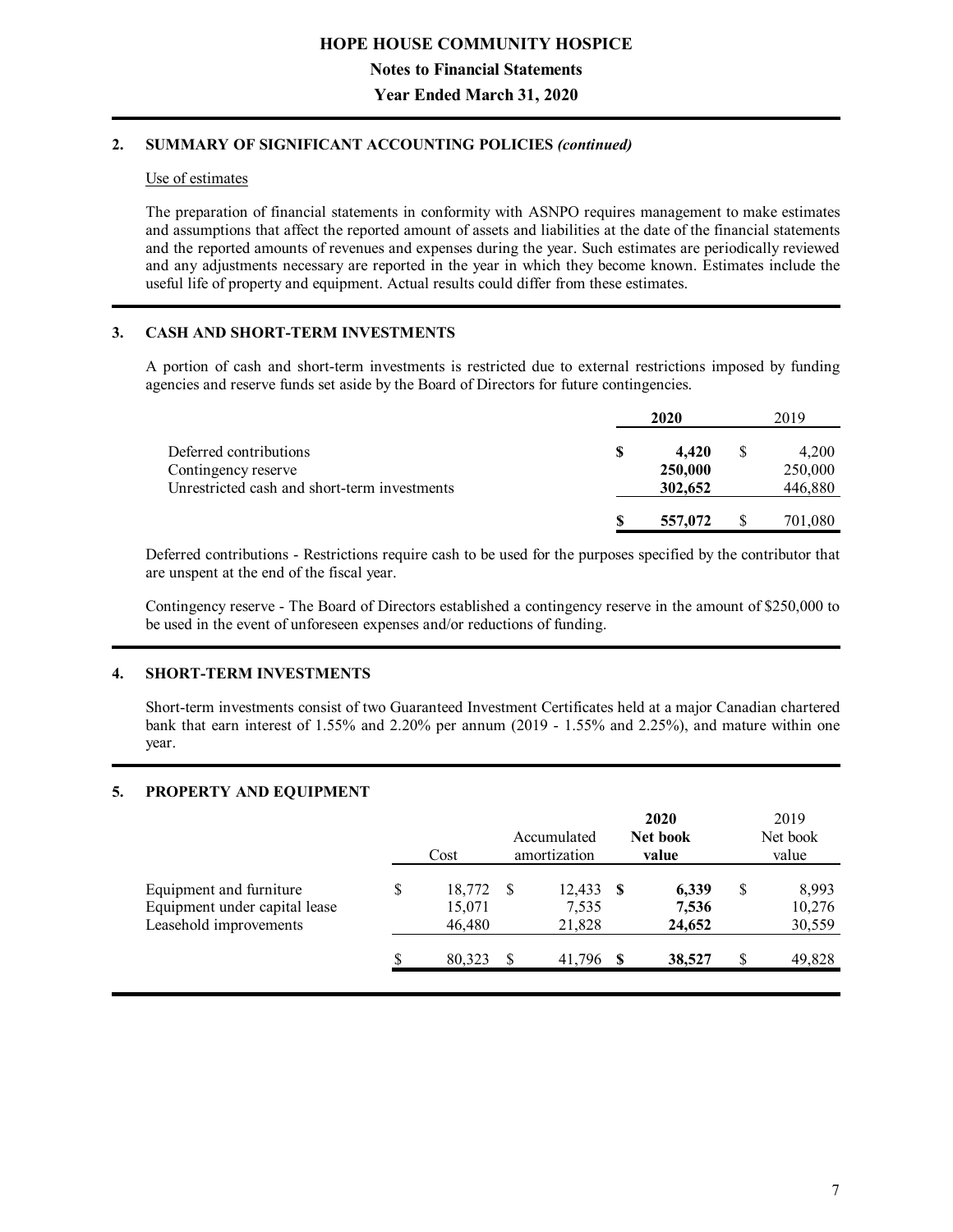**Year Ended March 31, 2020**

## **6. CAPITAL LEASE OBLIGATION**

The Organization entered in an agreement to lease a photocopier, that requires quarterly payments of \$910. The following is a schedule of future minimum lease payments under the capital lease expiring June 2023:

| 2021                                                   | S | 3,641   |
|--------------------------------------------------------|---|---------|
| 2022                                                   |   | 3,641   |
| 2023                                                   |   | 2,731   |
|                                                        |   | 10,013  |
| Less: Interest expense (calculated at 11.9% per annum) |   | (1,176) |
|                                                        |   | 8,837   |

### **7. DEFERRED CONTRIBUTIONS**

As at March 31, deferred contributions of \$4,420 (2019 - \$4,200) were for special events in the future period.

The continuity of deferred contributions is as follows:

|                                                                                                                                                     | 2020                        | 2019                        |
|-----------------------------------------------------------------------------------------------------------------------------------------------------|-----------------------------|-----------------------------|
| Balance, beginning of the fiscal year<br>Add: Amounts received during the fiscal year<br>Less: Amounts recognized in revenue during the fiscal year | 4.200<br>11,320<br>(11.100) | 33,700<br>4,200<br>(33,700) |
| Balance, end of the fiscal year                                                                                                                     | 4.420                       | 4,200                       |

#### **8. COMMITMENTS**

The Organization leases commercial office space in Aurora and Richmond Hill, Ontario. The lease agreements expire in August 2020 and June 2022 (with an option to renew for a further term of five years), respectively. Rent is set annually by the landlord based on estimated operating costs.

Minimum lease payments for the premises are as follows:

| 2021 | 50,578<br>\$ |  |
|------|--------------|--|
| 2022 | 35,709       |  |
| 2023 | 8,926        |  |

## **9. GOVERNMENT FUNDING**

Government funding recognized in the fiscal year is as follows:

|                                                                                                                                     |   | 2020             |   | 2019             |
|-------------------------------------------------------------------------------------------------------------------------------------|---|------------------|---|------------------|
| Ministry of Health - Better Living Health and<br><b>Community Services</b><br>Other<br>Government of Canada - Employment and Social | S | 217,728<br>2,000 | S | 203,795<br>2,000 |
| Development Canada                                                                                                                  |   |                  |   | 3,360            |
|                                                                                                                                     |   | 219,728          |   | 209,155          |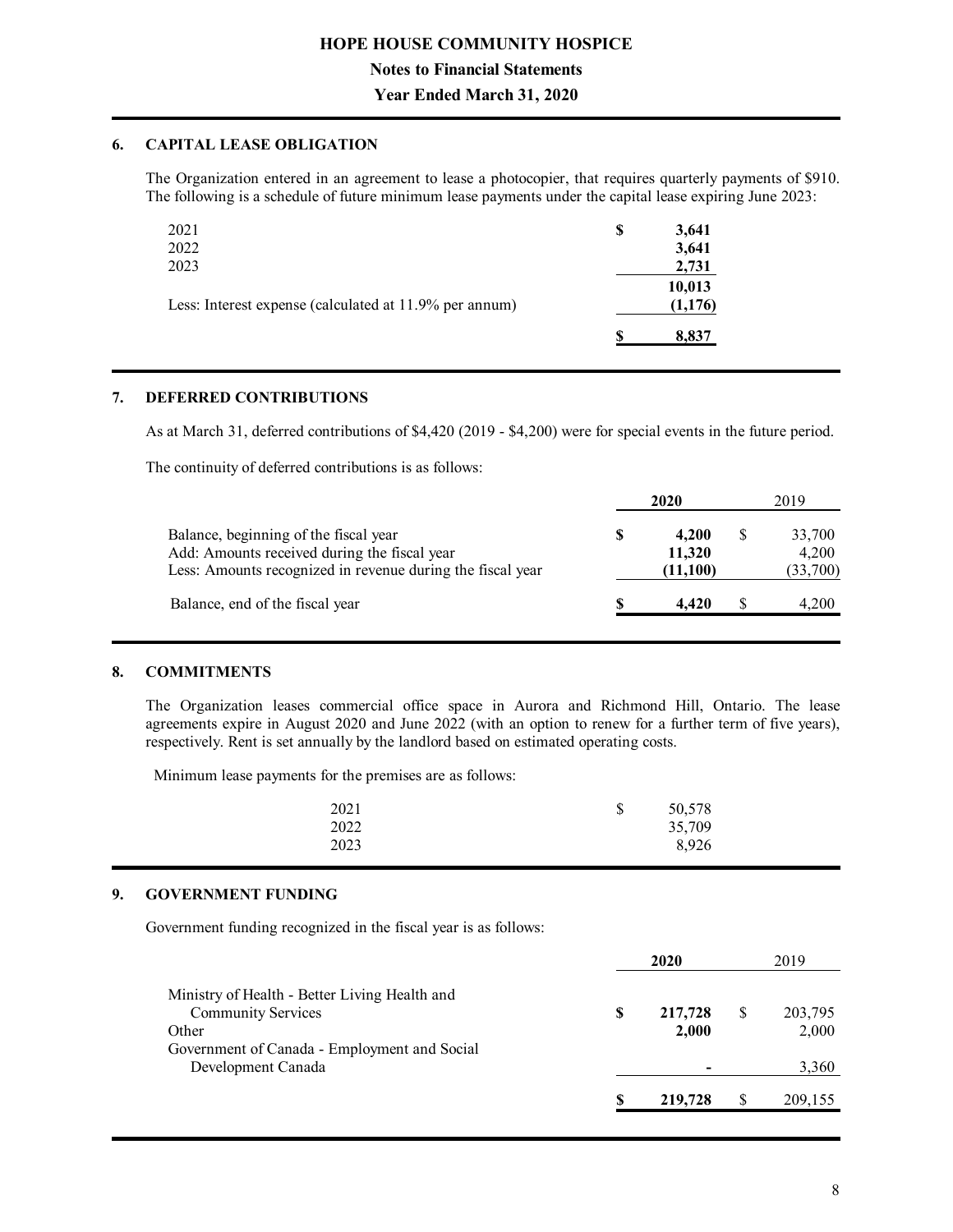**Year Ended March 31, 2020**

### **10. CHARITY GAMING**

|                                   |    | 2020               |   | 2019               |
|-----------------------------------|----|--------------------|---|--------------------|
| Revenue<br>Expenses - fundraising | \$ | 49,549<br>(1, 456) |   | 47,831<br>(1, 560) |
|                                   | S  | 48,093             | D | 46,271             |

Charity Gaming restrictions require cash to be used for direct programming and educational expenses. The restriction has been recently amended to include a portion of the wage expense of the programming staff. These programs include Adult Bereavement, Caregiver Support, Child and Youth Bereavement, Complementary Therapies, Compassion, Library resources, and Community Education and Volunteer Education. These funds are regulated by the Ontario Lottery and Gaming Commission and are subject to regular review and approval. All funds were spent by March 31.

## **11. DONATIONS AND OTHER FUNDRAISING**

Donations and other fundraising revenue is from the following sources:

|                                |     | 2020   | 2019         |
|--------------------------------|-----|--------|--------------|
| Donations                      |     |        |              |
| Individuals                    | \$  | 20,341 | \$<br>7,716  |
| Foundations                    |     | 5,000  | 5,000        |
| Other                          |     | 3,412  | 4,387        |
| Third-party fundraising events |     | 11,574 | 22,971       |
|                                | \$. | 40,327 | \$<br>40,074 |
|                                |     |        |              |

#### **12. SPECIAL EVENTS**

The Organization raises operating capital from major fundraising sources. Funds raised from the Jitterbug Ball are unrestricted and internally designated for general operations.

|                                                            | 2020 |                             | 2019                  |
|------------------------------------------------------------|------|-----------------------------|-----------------------|
| <b>Jitterbug Ball</b><br>Revenue<br>Expenses - fundraising |      | S<br>$\blacksquare$<br>$\,$ | 479,513<br>(121, 620) |
|                                                            |      | $\blacksquare$              | 357,893               |

The Jitterbug Ball is held every other year and as a result there was no activity in fiscal 2020.